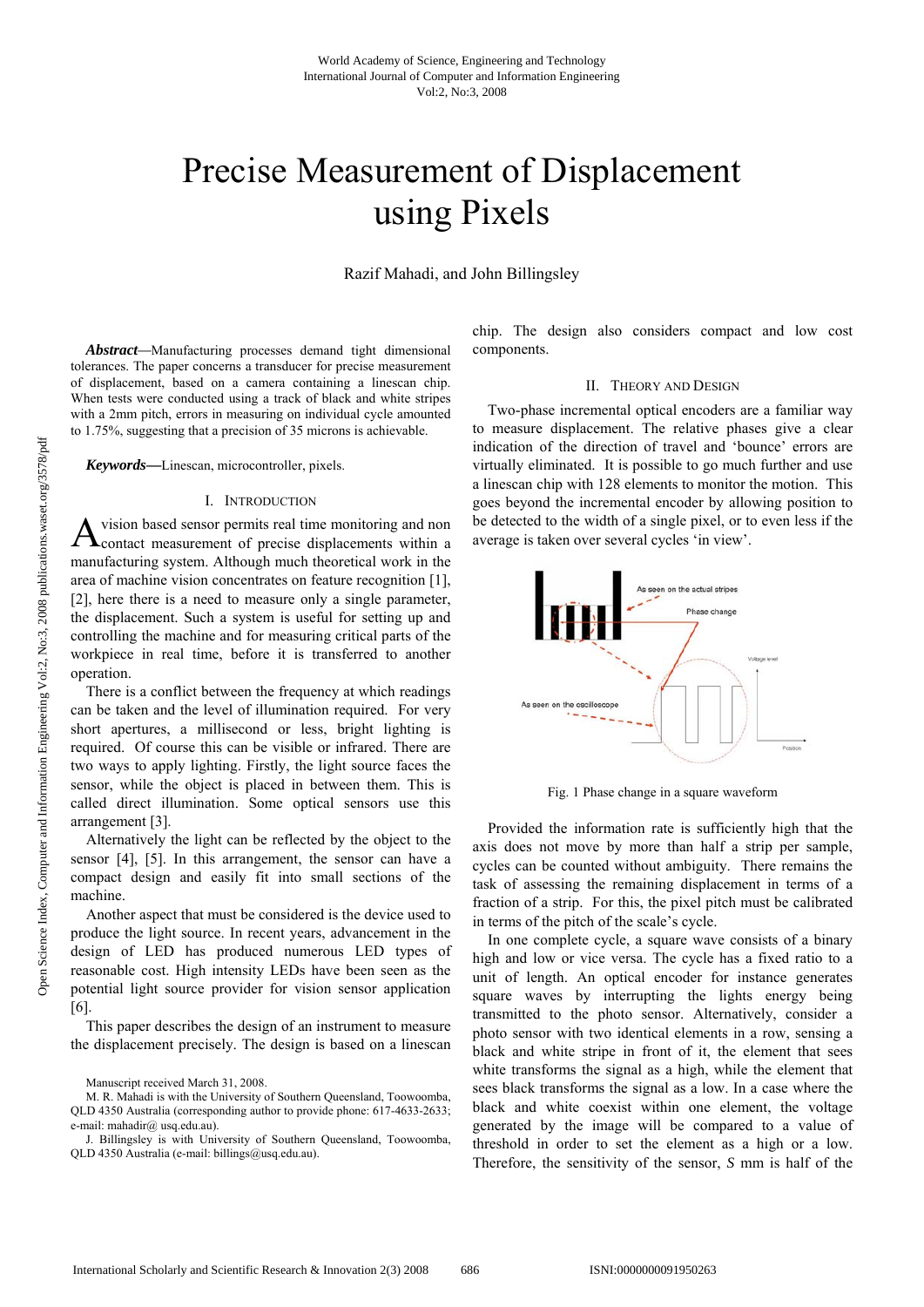width of a pixel,  $P_w$  mm (1).

$$
S = 0.5P_W \tag{1}
$$

One of the drawbacks of counting with pixels is the possibility for two successive elements indicating false high or low. In this situation, the sensor will have erroneous measurement. As a safety measure, the threshold must have a value slightly different than half of the peak value.

The transition between stripes constitutes a phase change in the waveform. For example, if there are two cycles in one sample, the sensor is able detect four phase changes (Fig 1). These phase changes can be classified into two, such that the transition between a black/white is *rise*, while the transition between white/black is *fall*. The distance from the first *rise* or *fall* to the second *rise* or *fall* is equal to the length of a cycle. If the number of pixels is mapped accordingly, we are able to count the number of pixels required to reach the first *rise/fall* and the second *rise/fall*. Hence the number of pixels for a cycle,  $P_{cycle}$  is equal to the number of pixel of the second *rise/fall*  $P_{II}$  minus the number of pixel of the first *rise/fall*  $P_I$ (2). In this case,  $P_{cycle}$  is also the pitch of the stripes.

$$
P_{cycle} = P_H - P_I \tag{2}
$$



Fig. 2 Sensor controller circuit

In one measurement sample, at least two cycles must appear in the measured zone. More than one cycle improves the iteration if they are averaged, but the codes execution is time consuming.

In digital measurement, the sampling time is crucial, because shorter sampling time limits the amount of exposure and the clarity of the image. This problem is major for the reflective type system. One of the solutions is to provide high level of illumination. However, there is a possibility that if the illumination is excessive, the difference between the black and white images would diminish.

Instead of increasing the illumination of the light source, the design could vary the threshold according to the sampling time. Nevertheless, the threshold should not be set too low because a low level threshold reduces the sensitivity of the sensor.

## III. EXPERIMENTAL SETUP

A vision based sensor was designed for the experiment (Fig 2). The design was based the method of reflecting the lights from the light source. Therefore, the sensor could detect any stripes printed on any materials as long the material reflects the lights energy. The light source was provided by two high intensities white LEDs.



Fig. 3 Led arrangement

Greater illumination is achievable if more than one LEDs illuminating a common area (measured zone). For example, if the measured zone has a diameter of 10 mm and the LEDs are installed pointing straight to the plane of the stripes, the minimum viewing angle for that LED is 62º. However, LEDs with this value of viewing angle is rare and expensive. An alternative solution is to point the centerline of the LEDs to intersect with the furthest edge of the measured zone. Therefore, the LEDs must be installed at 62º from the axis normal to the stripes (Fig. 3). This arrangement will be suitable for LEDs with common viewing angle (i.e. 15º or  $20^{\circ}$ ).



Fig. 4 Sensor measuring the stripes

The instrumentation consisted of a linescan chip, a microcontroller, a comparator and an RS232 chip. The linescan chip was a TSL1401R with 128 photodiodes in a single row. An Atmega8535 microcontroller initiated the linescan by transmitting a series of high and low bits to activate the clock and signal. The comparator collected the analogue output signal and compared the value with the threshold (controlled by a variable resistor). The RS232 transmitted the processed output to a PC.